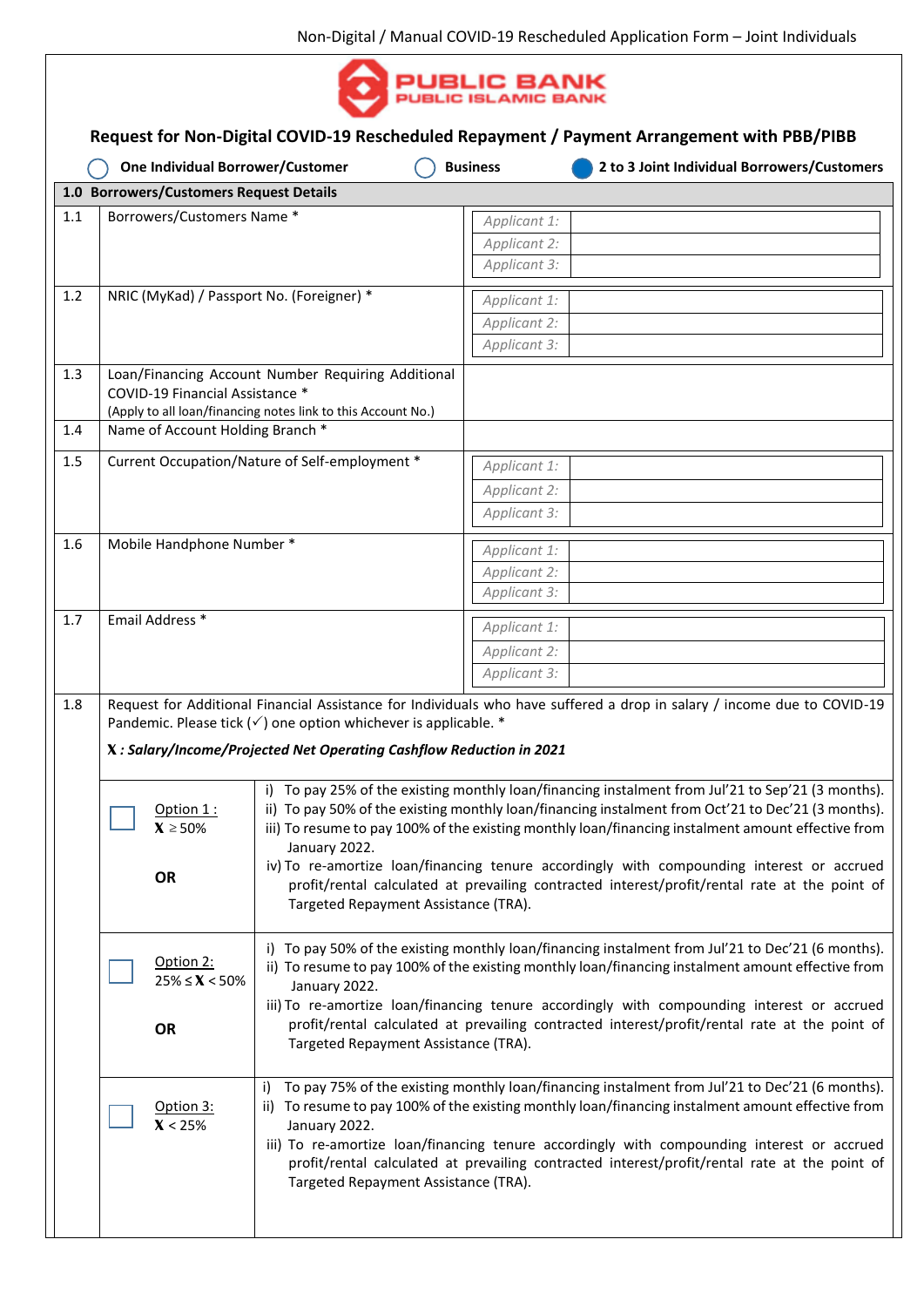|    | Any                                                                                                                                                                                                                                                                                                                                                                                                                                           |  |  |  |  |  |  |
|----|-----------------------------------------------------------------------------------------------------------------------------------------------------------------------------------------------------------------------------------------------------------------------------------------------------------------------------------------------------------------------------------------------------------------------------------------------|--|--|--|--|--|--|
|    | Other Option:<br>Other R&R                                                                                                                                                                                                                                                                                                                                                                                                                    |  |  |  |  |  |  |
|    | proposal                                                                                                                                                                                                                                                                                                                                                                                                                                      |  |  |  |  |  |  |
|    |                                                                                                                                                                                                                                                                                                                                                                                                                                               |  |  |  |  |  |  |
|    | We hereby acknowledged that the above repayment/payment assistance will result in higher overall financial costs<br>at prevailing contracted interest/profit/rental rate at the point of Targeted Repayment Assistance (TRA) due to<br>re-amortized/extended loan/financing tenure.                                                                                                                                                           |  |  |  |  |  |  |
|    | For illustration purpose only                                                                                                                                                                                                                                                                                                                                                                                                                 |  |  |  |  |  |  |
|    | Per RM100,000.00 Housing Loan/House Financing amount                                                                                                                                                                                                                                                                                                                                                                                          |  |  |  |  |  |  |
|    | Interest/Profit Rate<br>: BR + 0.93% p.a. (effective rate : 3.2% p.a.)                                                                                                                                                                                                                                                                                                                                                                        |  |  |  |  |  |  |
|    | Monthly Instalment<br>: RM570.00                                                                                                                                                                                                                                                                                                                                                                                                              |  |  |  |  |  |  |
|    | <b>Remaining Tenure</b><br>: 240 Months (20 years)                                                                                                                                                                                                                                                                                                                                                                                            |  |  |  |  |  |  |
|    | Estimated Additional Borrowing/Financial Cost: RM2.7K                                                                                                                                                                                                                                                                                                                                                                                         |  |  |  |  |  |  |
|    | per RM100K Housing Loan/House Financing<br>Notes:                                                                                                                                                                                                                                                                                                                                                                                             |  |  |  |  |  |  |
|    | Please be informed that instalment in arrears /ijarah rental in arrears (up to maximum 3 months including the unpaid<br>i.                                                                                                                                                                                                                                                                                                                    |  |  |  |  |  |  |
|    | current month instalment) (if applicable) would be zerorised and/or capitalized into principal which shall continue to                                                                                                                                                                                                                                                                                                                        |  |  |  |  |  |  |
|    | form part of the loan/financing outstanding amount with re-amortization of loan/financing tenure accordingly subject                                                                                                                                                                                                                                                                                                                          |  |  |  |  |  |  |
|    | to compounding interest or accrued profit/rental calculated at prevailing contracted interest/profit/rental rate at the                                                                                                                                                                                                                                                                                                                       |  |  |  |  |  |  |
|    | point of Targeted Repayment Assistance (TRA)                                                                                                                                                                                                                                                                                                                                                                                                  |  |  |  |  |  |  |
|    | (Only applicable to 1st time Targeted Repayment Assistance (TRA) application)                                                                                                                                                                                                                                                                                                                                                                 |  |  |  |  |  |  |
|    | You are required to update all the existing instalment in arrears under existing TRA/ETRA (if any) by month end (Condition<br>ii.                                                                                                                                                                                                                                                                                                             |  |  |  |  |  |  |
|    | Precedent) (for 2 <sup>nd</sup> and subsequent TRA application).                                                                                                                                                                                                                                                                                                                                                                              |  |  |  |  |  |  |
|    | Please contact your Account Holding Branch or Regional Credit Control Centre to revise the above loan repayment /<br>iii.<br>financing payment assistance should your financial circumstances improves in order to reduce the overall financing costs                                                                                                                                                                                         |  |  |  |  |  |  |
|    | in due course.                                                                                                                                                                                                                                                                                                                                                                                                                                |  |  |  |  |  |  |
|    |                                                                                                                                                                                                                                                                                                                                                                                                                                               |  |  |  |  |  |  |
|    | 2.0 Customers' Acknowledgement on Complete Applications / Responses Requirement for Targeted Repayment Assistance                                                                                                                                                                                                                                                                                                                             |  |  |  |  |  |  |
|    | (TRA) with PBB/PIBB *                                                                                                                                                                                                                                                                                                                                                                                                                         |  |  |  |  |  |  |
| a) | This is an acknowledgement of receipt of your application by the Bank upon receiving this submission of complete<br>application.                                                                                                                                                                                                                                                                                                              |  |  |  |  |  |  |
| b) | A decision on your application shall be reverted to you within standard turnaround time of 5 calendar days for individual<br>and 10 calendar days for Small and Medium Enterprises (SMEs) upon receipt of your application with full<br>information/documentation required by PBB/PIBB.                                                                                                                                                       |  |  |  |  |  |  |
| C) | In cases where you fail to respond to information/documentation requests within the stipulated timeline per item (b)<br>above despite efforts by the Bank Institution to follow up with you, your application is deemed immaterialized. You may<br>submit fresh application henceforth.                                                                                                                                                       |  |  |  |  |  |  |
| d) | For approved applications, please confirm your acceptance by acknowledging and accepting the Supplemental Letter of<br>Offer within seven (7) calendar days from the date thereof which may be extended at the Bank's discretion.<br>The Bank could terminate the approved repayment assistance if you still fail to accept the Supplementary Letter of Offer<br>within 30 calendar days from the date of this Supplementary Letter of Offer. |  |  |  |  |  |  |
| e) | For rejected applications, you may refer to Agensi Kaunseling dan Pengurusan Kredit (AKPK) (including Small Debt<br>Resolution Scheme for SMEs, where applicable), established by Bank Negara Malaysia (BNM) to provide free services on<br>money management, credit counselling, financial education and debt restructuring. For enquiry, please call AKPK @ 03-<br>26767766 or visit AKPK customer portal at www. akpk.org.my               |  |  |  |  |  |  |
|    | We hereby acknowledge that all joint borrowers have read, understand, and agree to ALL the above terms and conditions<br>relating to customer's application / responses requirement for Targeted Repayment Assistance (TRA) with PBB/PIBB.                                                                                                                                                                                                    |  |  |  |  |  |  |
|    | 3.0 Declarations*                                                                                                                                                                                                                                                                                                                                                                                                                             |  |  |  |  |  |  |
|    | We declare that the details above furnished by all of the joint borrowers/customers are 100% true & accurate, and the<br>applicant has obtained valid consent from joint borrowers/customers / guarantor (s) / third party chargor(s), if any.                                                                                                                                                                                                |  |  |  |  |  |  |
|    | We agree for PBB/PIBB to rescind / cancel approval of this request should any of the above information declared by us is                                                                                                                                                                                                                                                                                                                      |  |  |  |  |  |  |
|    | found to be false / untrue in due course.                                                                                                                                                                                                                                                                                                                                                                                                     |  |  |  |  |  |  |
|    |                                                                                                                                                                                                                                                                                                                                                                                                                                               |  |  |  |  |  |  |

*\* Borrower / Customer 100% accuracy and 100% complete information for all items are required.*